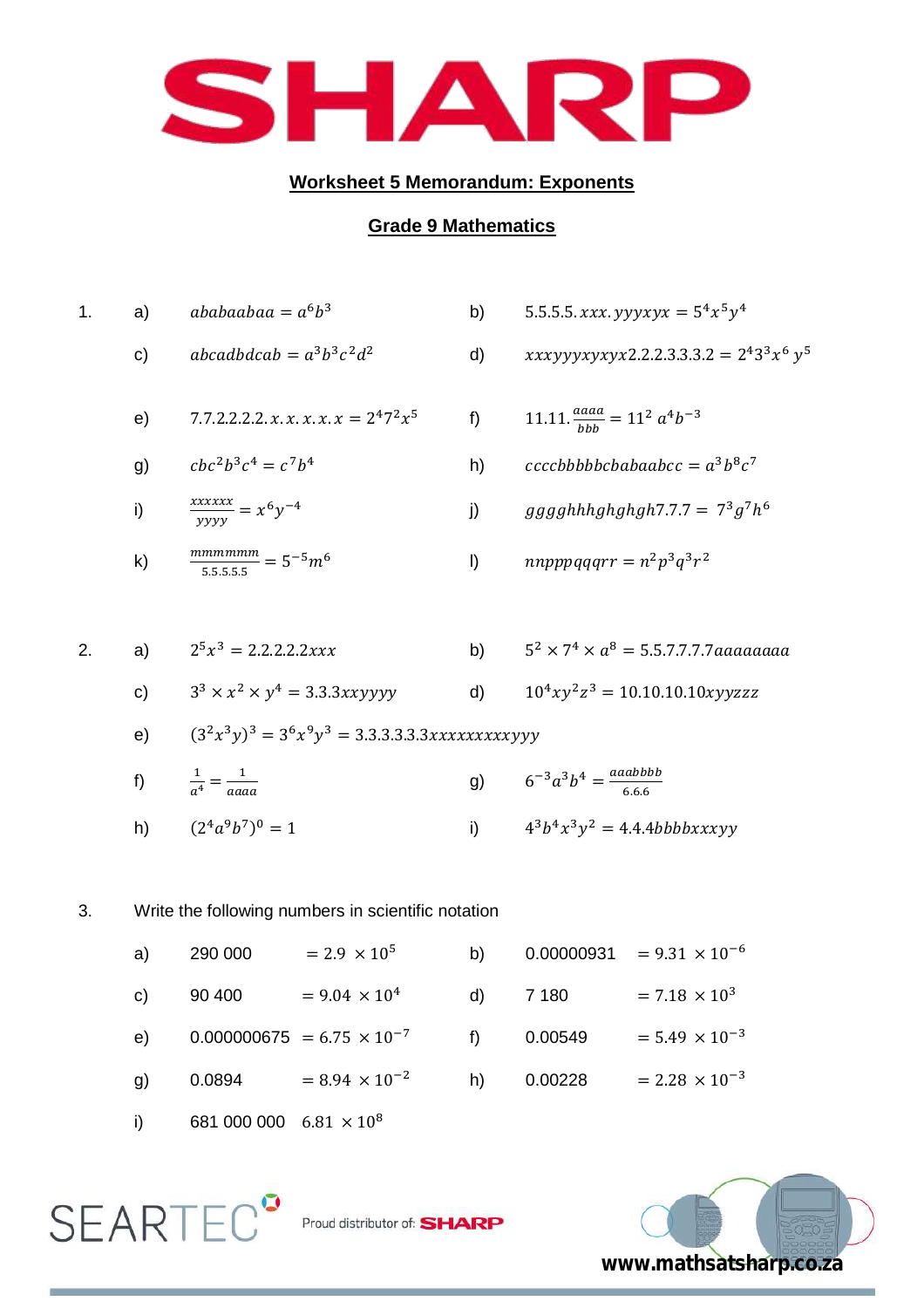4. Write these scientific notation numbers into normal format:

a) 
$$
1.95 \times 10^4 = 19\,500
$$
  
\nb)  $5.53 \times 10^{-2} = 0.0553$   
\nc)  $5.14 \times 10^{-4} = 0.000514$   
\nd)  $4.93 \times 10^7 = 49\,300\,000$   
\ne)  $5.26 \times 10^{-6} = 0.00000526$   
\nf)  $6.97 \times 10^3 = 6\,970$   
\ng)  $7.04 \times 10^{-7} = 0.000000704$   
\nh)  $1.97 \times 10^{10} = 19\,700\,000\,000$   
\ni)  $4.08 \times 10 = 40.8$ 

5. Simplify the following, write the final answer with positive exponents

a) 
$$
(a^2b)^3 \times \frac{a^4b}{(ab^3)^{-1}}
$$
  
\n
$$
= \frac{a^6b^3}{1} \times \frac{a^4b}{a^{-1}b^{-3}}
$$
\n
$$
= a^{11}b^7
$$
\n
$$
= a^{11}b^7
$$
\n
$$
= \frac{a^{10}b^4}{m^{-1}b^{-3}}
$$
\n
$$
= a^{11}b^7
$$
\n
$$
= \frac{b^{11}b^{7}}{2a^{1}b^{-3}} = \frac{x^5y^{-3}}{x^4y^4} \times \frac{xy^2}{1}
$$
\n
$$
= \frac{b^{11}b^{7}}{y^4b^{-1}}
$$
\n
$$
= \frac{b^{11}b^{7}}{y^4b^{-1}}
$$
\n
$$
= \frac{b^{11}b^{7}}{y^4b^{-1}}
$$
\n
$$
= \frac{b^{11}b^{7}}{y^4b^{-1}}
$$
\n
$$
= \frac{b^{11}b^{7}}{y^4b^{-1}}
$$
\n
$$
= \frac{b^{11}b^{7}}{y^4b^{-1}}
$$
\n
$$
= \frac{b^{11}b^{7}}{y^4b^{-1}}
$$
\n
$$
= \frac{b^{11}b^{7}}{y^4b^{-1}}
$$
\n
$$
= \frac{b^{11}b^{7}}{y^4b^{-1}}
$$
\n
$$
= \frac{b^{11}b^{7}}{y^4b^{-1}}
$$
\n
$$
= \frac{b^{11}b^{7}}{y^4b^{-1}}
$$
\n
$$
= \frac{b^{11}b^{7}}{y^4b^{-1}}
$$
\n
$$
= \frac{b^{11}b^{7}}{y^4b^{-1}}
$$
\n
$$
= \frac{b^{11}b^{7}}{y^4b^{-1}}
$$
\n
$$
= \frac{b^{11}b^{7}}{y^4b^{-1}}
$$
\n
$$
= \frac{b^{11}b^{7}}{y^4b^{-1}}
$$
\n
$$
= \frac{b^{11}b^{7}}{y^4b^{-1}}
$$
\n
$$
= \frac{b^{11}b^{7}}{y^4b^{-1}}
$$
\n $$ 



 $= 72ab^6$ 

**SEARTEC<sup>®</sup>**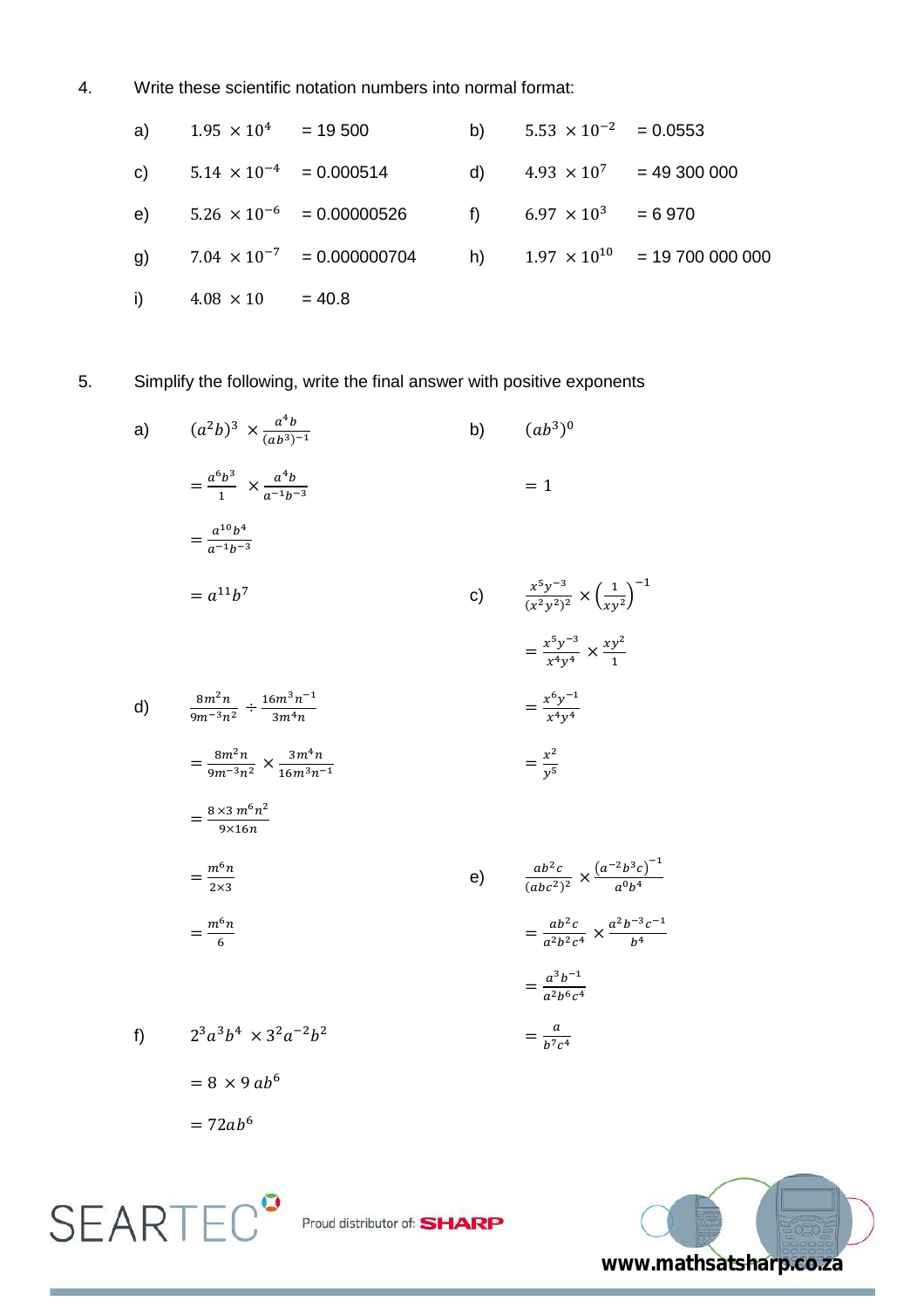g) 
$$
\frac{p^3q^2}{p^2q^3} \times \frac{16p^3q^3}{(2p^4q^3)}
$$
  
\n $= \frac{p^3q^2}{p^2q^3} \times \frac{16p^3q^3}{8p^4q^6}$   
\n $= \frac{46p^6q^5}{8p^5q^9}$   
\n $= \frac{2p^{11}}{q^4}$   
\ni)  $\left(\frac{x}{y} + \frac{y^2}{x^2}\right)^{-1}$   
\n $= \left(\frac{x^3+y^3}{x^2y}\right)^{-1}$   
\n $= \frac{x^2y}{x^3+y^3}$   
\n $3^x = 27$   
\nb)  $x^4 = 16$   
\nc)  $5^x = 125$   
\n $3^x = 3^3$   
\n $\therefore x = 3$   
\nd)  $4^{x-2} = 1$   
\ne)  $5^4 = x$   
\nf)  $x^3 = 729$   
\n $4^{x-2} - 4^0$   
\n $x^3 - 9^3$   
\n $x^4 = 2^4$   
\n $5^x = 5^3$   
\n $x = 3$   
\n $5^4 = x$   
\n $5^4 = x$   
\n $x = 3$   
\n $x^3 - 9^3$   
\n $x^4 = 2^4$   
\n $5^4 = x$   
\n $5^4 = x$   
\n $5^4 = x$   
\n $5^4 = x$   
\n $5^4 = x$   
\n $5^4 = x$   
\n $5^4 = x$   
\n $5^4 = x$   
\n $5^4 = x$   
\n $5^4 = x$   
\n $5^4 = x$   
\n $5^4 = x$   
\n $5^4 = x$   
\n $5^4 = x$   
\n $5^4 = x$   
\n $5^4 = x$   
\n $5^4 = x$   
\n $5^4 = x$ <

$$
4^{x-2} = 4^0
$$
  
\n
$$
x - 2 = 0
$$
  
\n
$$
\therefore x = 625
$$
  
\n
$$
x^3 = 9^3
$$
  
\n
$$
\therefore x = 9
$$
  
\n
$$
3 \times 2^x = 96
$$
  
\n
$$
x^3 = 9^3
$$
  
\n
$$
\therefore x = 9
$$

i) 
$$
8^3 = x
$$
  
\n $2^x = \frac{96}{3}$   
\n $2^x = 32$   
\n $2^x = 32$   
\n $10^x = 0.0001$   
\n $10^x = 10^{-4}$   
\n $10^x = 10^{-4}$   
\n $\therefore x = -4$ 

$$
4^{x-2} = 4^0
$$
  
\n
$$
x - 2 = 0
$$
  
\n
$$
\therefore x = 625
$$
  
\n
$$
x - 2 = 0
$$
  
\n
$$
\therefore x = 625
$$
  
\n
$$
3 \times 2^x = 96
$$

g) 
$$
3 \times 2^{x} = 96
$$
  
\n $2^{x} = \frac{96}{3}$   
\n $2^{x} = 32$   
\nh)  $10^{x} = 0.0$   
\n $10^{x} = 10$ 

 $\therefore$   $x=5$ 

 $\frac{5}{7}$  = 34 $\frac{3}{7}$ 

 $3^x = 243$ 

 $x = 25$ 

 $\therefore$   $x=5$ 

$$
\therefore x = 625
$$
  
0  
  

$$
\therefore x = 625
$$

e) 
$$
5^4 = x
$$
  
\n $\therefore x = 625$  f)  $x^3 = x^3$ 

**www.mathsatsharp.co.za**

 $8^x = 2^3$ 

 $x = \Omega$ 

 $\therefore$   $x = 1$ 

Proud distributor of: **SHARP** 

j) 
$$
x^7 = 16384
$$
 k)  $\frac{3^x}{7}$ 

 $6.$ 

 $x^7 = 4^7$ 

 $\therefore x = 4$ 

**SEARTEC<sup>®</sup>**